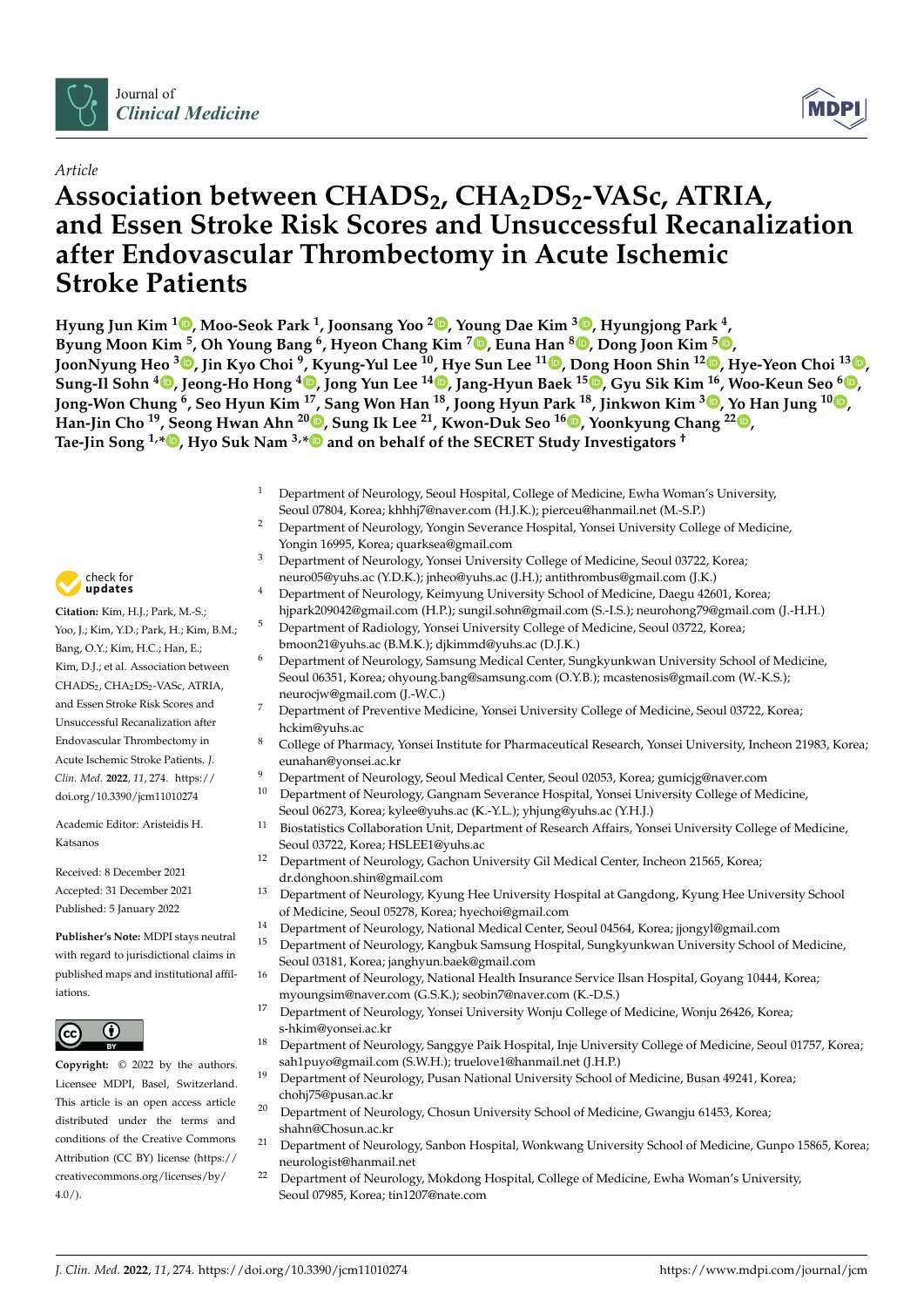- **\*** Correspondence: knstar@ewha.ac.kr (T.-J.S.); hsnam@yuhs.ac (H.S.N.); Tel.: +82-2-6986-1672 (T.-J.S.); +82-2-2228-1617 (H.S.N.); Fax: +82-2-6986-7000 (T.-J.S.); +82-2-393-0705 (H.S.N.)
- † SECRET Study Investigators are listed in the data Supplementary Materials.

Abstract: Background: The CHADS<sub>2</sub>, CHA<sub>2</sub>DS<sub>2</sub>-VASc, ATRIA, and Essen scores have been developed for predicting vascular outcomes in stroke patients. We investigated the association between these stroke risk scores and unsuccessful recanalization after endovascular thrombectomy (EVT). Methods: From the nationwide multicenter registry (Selection Criteria in Endovascular Thrombectomy and Thrombolytic therapy (SECRET)) (Clinicaltrials.gov NCT02964052), we consecutively included 501 patients who underwent EVT. We identified pre-admission stroke risk scores in each included patient. Results: Among 501 patients who underwent EVT, 410 (81.8%) patients achieved successful recanalization (mTICI  $\geq$  2b). Adjusting for body mass index and  $p < 0.1$  in univariable analysis revealed the association between all stroke risk scores and unsuccessful recanalization (CHADS<sub>2</sub>) score: odds ratio (OR) 1.551, 95% confidence interval (CI) 1.198–2.009,  $p = 0.001$ ; CHA<sub>2</sub>DS<sub>2</sub>VASc score: OR 1.269, 95% CI 1.080–1.492, *p* = 0.004; ATRIA score: OR 1.089, 95% CI 1.011–1.174, *p* = 0.024; and Essen score: OR 1.469, 95% CI 1.167-1.849,  $p = 0.001$ ). The CHADS<sub>2</sub> score had the highest AUC value and differed significantly only from the Essen score (AUC of CHADS<sub>2</sub> score; 0.618, 95% CI 0.554–0.681). Conclusion: All stroke risk scores were associated with unsuccessful recanalization after EVT. Our study suggests that these stroke risk scores could be used to predict recanalization in stroke patients undergoing EVT.

**Keywords:** ischemic stroke; stroke risk score; recanalization; thrombectomy

## **1. Introduction**

Endovascular thrombectomy (EVT) plays a pivotal role in improving the prognosis by recanalizing occluded blood vessels in stroke patients [\[1\]](#page-11-0). With the recent success of trials on EVT, the number of patients receiving EVT continues to increase [\[1](#page-11-0)[–5\]](#page-11-1). Moreover, the time window for EVT has also expanded [\[4,](#page-11-2)[5\]](#page-11-1). Nevertheless, a significant number of patients who underwent EVT did not achieve successful recanalization [\[6\]](#page-11-3). As unsuccessful recanalization predictably leads to poor patient prognosis, it is important to identify the factors associated with unsuccessful recanalization. Factors associated with such unsuccessful recanalization include greater age, stroke severity, occlusion due to atherosclerosis, and thrombus burden [\[7](#page-11-4)[–9\]](#page-11-5). Nonetheless, further research is still needed to identify the factors involved in unsuccessful recanalization [\[7–](#page-11-4)[9\]](#page-11-5).

Several stroke risk scores have been developed for predicting the clinical outcome or the occurrence of stroke. The CHADS<sub>2</sub> [\[10\]](#page-11-6), CHA<sub>2</sub>DS<sub>2</sub>-VASc [\[11\]](#page-11-7), and ATRIA scores [\[12\]](#page-11-8) are mainly used to predict thromboembolic risk and vascular outcome in atrial fibrillation (AF) patients. The Essen stroke risk score predicts vascular events in patients without AF [\[13\]](#page-12-0). As these stroke risk scores are mainly composed of risk factors and easily identifiable laboratory findings, they have the advantage of being able to easily predict the occurrence of stroke or prognosis.

We hypothesized that stroke risk scores would be associated with unsuccessful recanalization in patients undergoing EVT. Hence, the purpose of this study was to investigate the association between increased  $CHADS<sub>2</sub>, CHA<sub>2</sub>DS<sub>2</sub>-VASC, ATRIA,$  and Essen scores and the results of recanalization after EVT.

## **2. Methods**

#### *2.1. Study Population*

Our study included patients from the Selection Criteria in Endovascular Thrombectomy and Thrombolytic therapy (SECRET) registry (Clinicaltrials.gov NCT02964052). The selection criteria and the definition of included variables in this registry have been published [\[14\]](#page-12-1). In brief, the SECRET registry is a nationwide, multicenter registry that included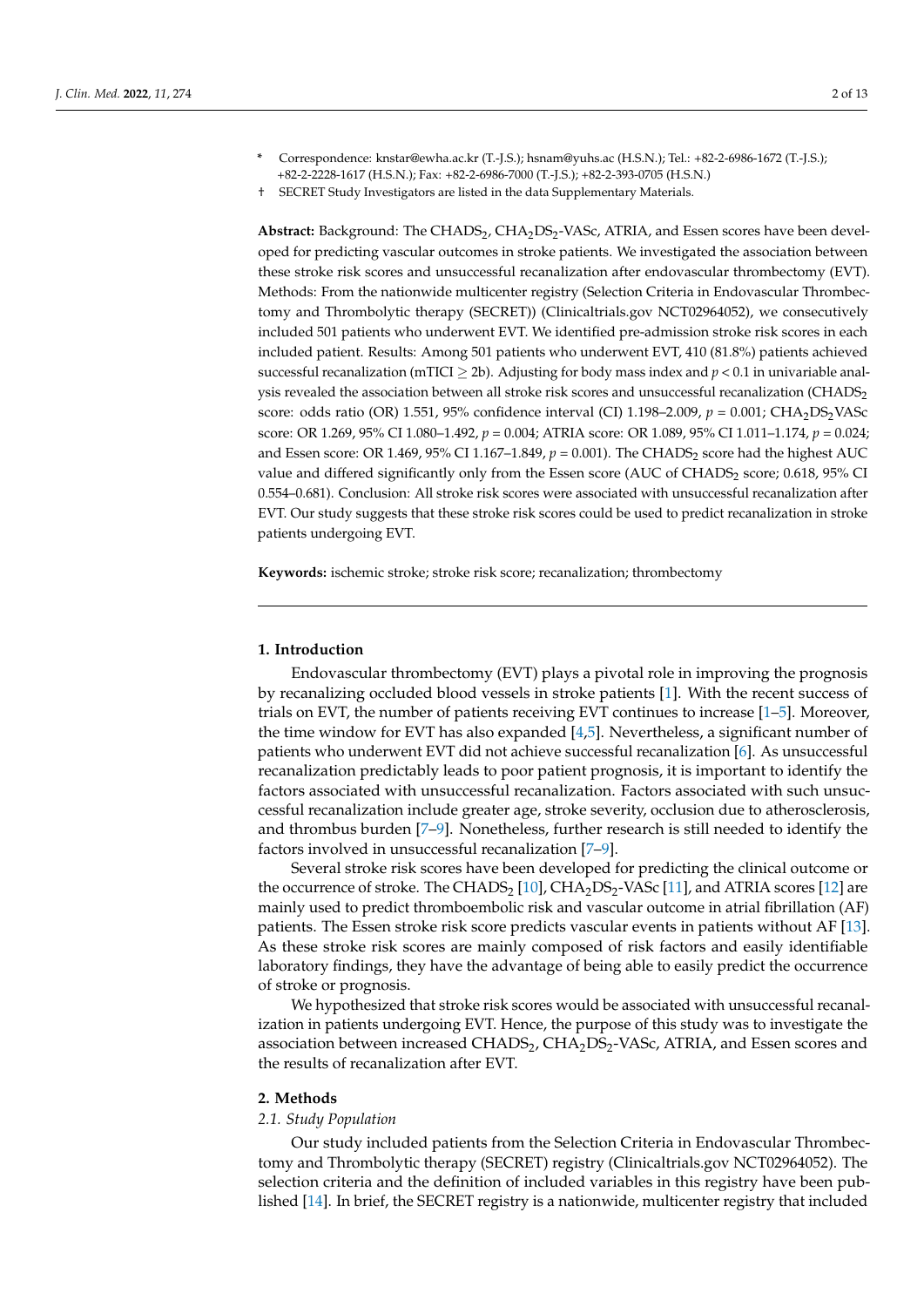patients undergoing reperfusion therapy such as EVT [\[14\]](#page-12-1). The SECRET registry did not establish strict inclusion or exclusion criteria for reperfusion therapy and recommended treatment according to the updated guideline at the time of treatment. Furthermore, the doctor of each institution determined whether to administer reperfusion therapy, and all patients who underwent reperfusion therapy were consecutively registered in the SECRET registry. All registered clinical and imaging information was reinvestigated and rechecked by the core laboratory after the anonymization process. The demographic data, risk factors for cardiovascular disease, medication history of prior index stroke, blood and urine laboratory examination results, time parameters for reperfusion therapy, neurologic status including severity, and image findings related to reperfusion therapy were investigated.

Between January 2012 and December 2017, we retrospectively enrolled patients who received reperfusion thrombolysis and were consecutively registered in 15 hospitals. In addition, between November 2016 and December 2017, we prospectively enrolled patients who received reperfusion thrombolysis from 13 hospitals. A total of 1231 patients who underwent reperfusion thrombolysis were included, of which 507 patients underwent EVT.<br>Finally, 501 patients who underwented for the including 6 patients, for the including 6 patients, for the including for the including f Finally, 501 patients who underwent EVT were included, excluding 6 patients, for whom information about the modified thrombolysis in cerebral infanttion (mTICI) grade mass information about the modified thrombolysis in cerebral infarction (mTICI) grade was not acquired (Figure [1\)](#page-2-0). Written informed consent was obtained from the prospectively included patients or their next caregivers. Our Institutional Review Board approved our study (Yonsei University College of Medicine, 4-2015-1196). our study (Yonsei University College of Medicine, 4-2015-1196).

<span id="page-2-0"></span>

Figure 1. Patient selection strategy used in the study. tPA, tissue plasminogen activator; EVT, endovascular thrombectomy; mTICI, modified thrombolysis in cerebral infarction.

Stroke severity was defined using the National Institutes of Health Stroke Scale Stroke severity was defined using the National Institutes of Health Stroke Scale (NIHSS) score, and the neurologic change after 24 h of EVT was defined as the difference (NIHSS) score, and the neurologic change after 24 h of EVT was defined as the difference between the initial NIHSS score and the NIHSS score at 24 h (Initial NIHSS score—NIHSS between the initial NIHSS score and the NIHSS score at 24 h (Initial NIHSS score—NIHSS score at 24 h = change in NIHSS score after 24 h). Therefore, if this value was positive, it means neurological improvement, 0 means no improvement, and negative means neurological worsened. Time parameters of EVT were acquired from onset-to-start of EVT (onset to puncture time) and administration of intravenous (IV) thrombolysis (tissue plasminogen activator, tPA) to start of EVT (needle to puncture time) [\[14\]](#page-12-1). In case of unclear symptom onset time, the last normal time (LNT) when the patient was asymptomatic was considered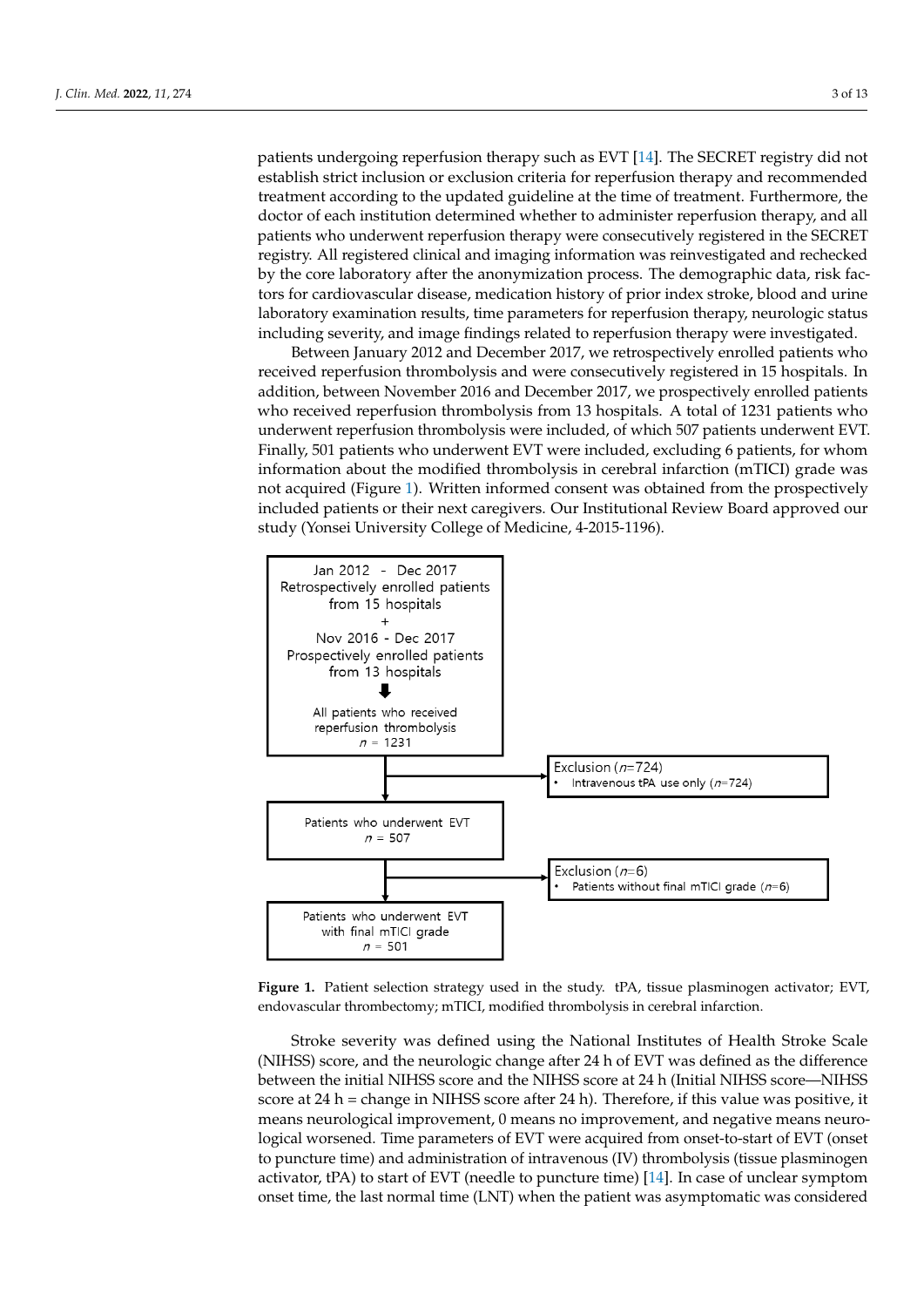as the time of onset. Computed tomography (CT), CT angiography, magnetic resonance imaging (MRI), MR angiography, and digital subtraction angiography (DSA) images were acquired during the admission period.

Data related to reperfusion therapy, for example, the administration of IV thrombolysis, the total trial number of stent-retriever passes and the types of devices were investigated. Intra-arterial (IA) thrombolysis without IV tPA is defined as first-line therapy with EVT, who are contraindicated for IV tPA. Combined IV/IA thrombolysis is defined as IV tPA administration prior to EVT who could be treated with IV tPA within 4.5 h after symptom onset. The status of reperfusion therapy was investigated in the patients who underwent EVT using the final angiographic findings, including the DSA, and graded based on the mTICI grade. For the outcome parameter, a grade of mTICI 2b or 3 was defined as successful recanalization, and a grade of mTICI 0–2a was defined as unsuccessful recanalization. EVT was performed using a stent-retriever technique, a direct aspiration first pass technique (ADAPT), and the Solumbra technique. The first-line technique is based on the clinical situation of each center and each patient. If the first-line technique is unsuccessful, the second-line technique is used. Stent-retriever alone was defined as using only a stentretriever as a first-line technique and not using ADAPT or the Solumbra technique as the second-line technique. Aspiration alone was defined as using ADAPT as a first-line technique and not using any other device as a second-line technique. The type of device used for each technique was based on operator preference (typically Solitaire FR device, Trevor stent device, and Penumbra).

## *2.2. The Stroke Risk Scoring Systems*

We identified pre-admission CHADS<sub>2</sub>, CHA<sub>2</sub>DS<sub>2</sub>-VASc, ATRIA, and Essen scores for each patient. The variables included in each scoring system are set according to the existing definition. The  $CHADS<sub>2</sub>$  and  $CHA<sub>2</sub>DS<sub>2</sub>$ -VASc scores, congestive heart failure, hypertension, age, diabetes mellitus (DM), previous stroke history, vascular diseases, and sex were included as scoring variables [\[10,](#page-11-6)[11\]](#page-11-7). The ATRIA score included age, sex, hypertension, DM, congestive heart failure, presence of proteinuria, and kidney dysfunction (estimated glomerular filtration rate <45 mL/min per 1.73 m<sup>2</sup>) as scoring parameters [\[12\]](#page-11-8). The Essen score included age, hypertension, DM, previous stroke history, myocardial infarction history, peripheral arterial occlusive disease, and other vascular diseases [\[13\]](#page-12-0).

## *2.3. Statistical Analyses*

Continuous variables and categorical variables were analyzed using an independent *t*test or Mann–Whitney *U* test and the chi-square test or Fisher's exact test, respectively. Uniand multivariable logistic regression was performed to evaluate factors for unsuccessful recanalization. Body mass index (BMI) and onset to puncture time, which are important cofounders for unsuccessful recanalization, and  $p < 0.1$  (excluding age and DM, which are common overlapping variables for all stroke risk scores) from the univariable analysis were entered in multivariable analysis. The results of uni- and multivariable analyses were expressed as odds ratios (ORs) and 95% confidence intervals (CIs). Because the risk of vascular outcome increased as the stroke risk scores increased, the main outcome was defined as unsuccessful recanalization in this study. Subgroup analyses were performed, including demographic data, classical vascular risk factors, and stroke risk scores, and were dichotomized by the median values and the optimal cut off values. The interaction between unsuccessful recanalization and each subgroup was investigated with a two-tailed test in the logistic regression analyses. For the sensitivity analysis, we further analyzed all stroke risk scores for patients with AF-related stroke only.

For evaluating the predictability of  $CHADS<sub>2</sub>$ ,  $CHA<sub>2</sub>DS<sub>2</sub>$ -VASc, ATRIA, and Essen scores, receiver operating characteristic (ROC) curve analysis and area under the curve (AUC) were investigated. The AUC was calculated and the optimal cutoff values of the stroke risk scores were defined at the level with the highest Youden index (sensitivity + specificity − 1). The AUC of each stroke risk score was compared to determine whether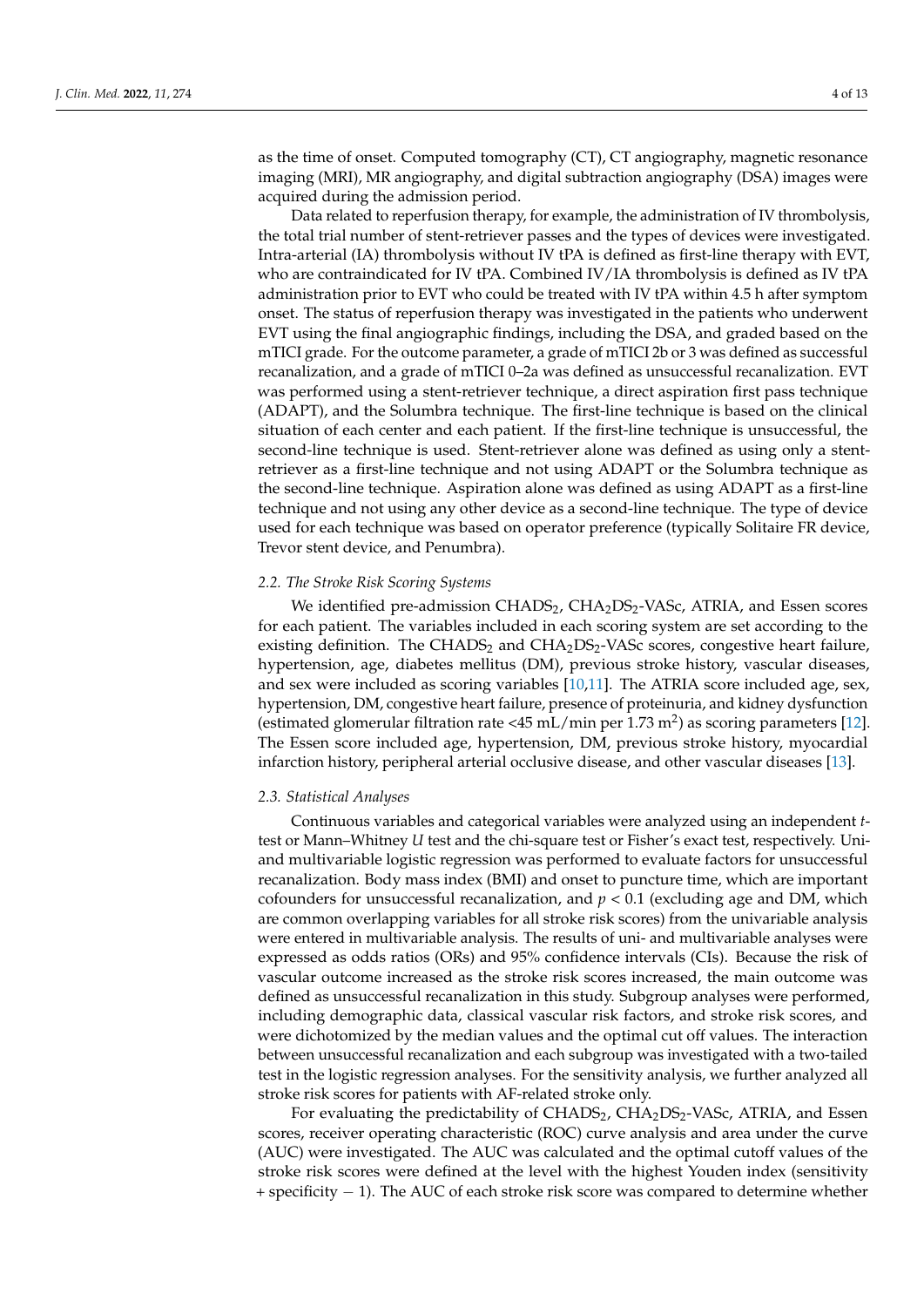there was a difference in the predictability of unsuccessful recanalization among the stroke risk scores. We utilized the multivariable model as the benchmark to assess the role of stroke risk scores in enhancing the risk prediction for unsuccessful recanalization in EVT patients. We compared AUCs to assess model discrimination and calculated net reclassification improvement (NRI) and the integrated discrimination improvement (IDI). All statistical analyses were performed using SPSS (version 25.0, IBM Corp., Chicago, IL, USA) and open-source statistical package R version 3.6.3 (R Project for Statistical Computing, Vienna, Austria). All variables needed a *p* < 0.05 to be considered statistically significant.

## **3. Results**

## *3.1. Study Population*

A total of 501 patients were included in this study. Patient demographics and information on risk factors and variables are summarized in Table [1.](#page-5-0) Of the 501 patients receiving EVT, 234 patients (46.7%) were female, and the mean age was 76.2  $\pm$  13.3 years. The median value of the NIHSS scores of all patients was 15 (10–19, interquartile range (IQR)). IV thrombolysis was administered to 202 patients (40.3%), and the mean value of the onset to needle time was  $119.9 \pm 97.3$  min. In all patients who underwent EVT, the mean value of the onset to puncture time was  $354.6 \pm 440.0$  min, the mean value of the needle to puncture time was  $78.7 \pm 50.8$  min, stent-retriever alone was used in 371 patients (74.0%), aspiration alone in 25 patients (4.9%), and combined stent-retriever and aspiration in 90 patients (17.9%). Among the patients who underwent stent-retriever alone and combined stent-retriever/aspiration, information about the stent device was obtained from 440 patients: the Solitaire FR device was used in 377 (85.6%) patients, the Trevor stent device in 58 (13.1%) patients, and both stent devices in only 5 (1.1%) patients. The mean value of the number of stent-retriever passes was  $2.1 \pm 1.9$ . Among the patients who underwent aspiration alone and combined stent-retriever/aspiration, aspiration device information was obtained from 92 patients: the Penumbra aspiration system was used in 55 (59.7%) patients and an intermediate catheter device in 37 (40.2%) patients.

Among all included patients, 410 (81.8%) patients achieved successful recanalization  $(mTICI \geq 2b)$ . The onset to recanalization measured only for patients who successfully recanalized (mTICI 2b/3) was  $429.5 \pm 481.4$  min.

## *3.2. Association of Stroke Risk Scores with Recanalization Status*

In the successful recanalization group, the proportion of patients with DM was lower (53.1% vs. 70.3%,  $p = 0.004$ ), and there were more patients with coronary disease (31.2%) vs.  $17.5\%$ ,  $p = 0.013$ ). Patients in the successful recanalization group had lower initial NIHSS scores (median 15 (IQR 10–19) vs. median 17 (IQR 12–20.5), *p* = 0.020) and the change in NIHSS scores after 24 h was greater (Initial NIHSS score—NIHSS score at 24 h, median 5 (IQR 0–10) vs. median 0 (IQR  $-2-3$ ),  $p < 0.001$ ) than those in the unsuccessful recanalization group. Combined IA/IV thrombolysis was significantly associated with successful recanalization ( $p = 0.030$ ). In patients who administration of tPA prior to EVT, the time interval of the needle to puncture was significantly shorter in the successful recanalization group (111.8  $\pm$  50.1 vs. 73.6  $\pm$  49.1,  $p < 0.001$ ). The stent-retriever alone was associated with successful recanalization ( $p = 0.035$ ). However, aspiration alone ( $p = 0.035$ ) was associated with unsuccessful recanalization. In patients who received stent-retrievers, the number of stent passes was significantly lower in the successful recanalization group  $(2.9 \pm 2.8 \text{ vs. } 2.0 \pm 1.6, p = 0.002)$ . In laboratory tests, both initial glucose level after admission (152.9  $\pm$  54.3 mg/dL vs. 140.2  $\pm$  49.7 mg/dL,  $p = 0.042$ ) and fasting glucose level after admission (148.8 ± 52.9 mg/dL vs. 128.9 ± 46.9 mg/dL, *p* = 0.002) were lower in the successful recanalization group. All stroke risk scores were significantly lower in the successful recanalization group (CHADS<sub>2</sub> score; median 2 (IQR 1–3) vs. 3 (IQR 2–3), *p* < 0.001) (CHA<sub>2</sub>DS<sub>2</sub>VASc score; median 3 (IQR 2–4] vs. 4 (IQR 3–5], *p* = 0.002) (ATRIA score; median 7 (IQR 3–9) vs. 9 (IQR 6–10), *p* = 0.002) (Essen score; median 3 (IQR 2–4) vs. 4 (IQR 3–4), *p* = 0.034) (Table [1\)](#page-5-0).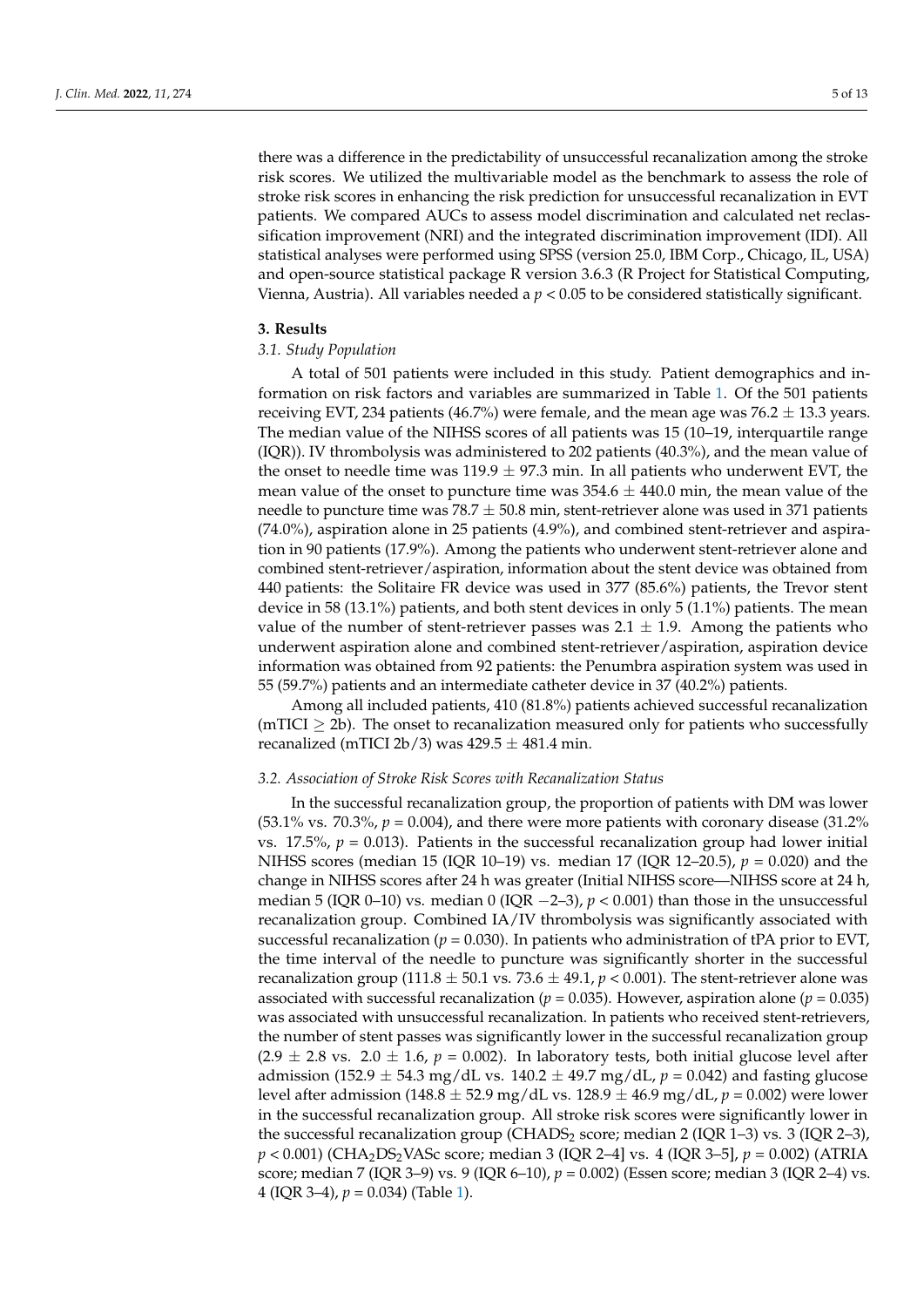|                                                | Total<br>$(n = 501)$ | Unsuccessful<br>Recanalization<br>mTICI $\leq 2a$<br>$(n = 91)$ | Succeesful<br>Recanalization<br>mTICI 2b/3<br>$(n = 410)$ | <i>p</i> -Value |
|------------------------------------------------|----------------------|-----------------------------------------------------------------|-----------------------------------------------------------|-----------------|
| Age, years, mean (SD)                          | $76.2 \pm 13.3$      | $78.7 \pm 14.1$                                                 | $75.6 \pm 13.0$                                           | 0.059           |
| Female, (%)                                    | 234 (46.7%)          | 46 (50.6%)                                                      | 188 (45.9%)                                               | 0.486           |
| BMI $(kg/m2)$ , mean (SD)                      | $20.6 \pm 4.1$       | $20.3 \pm 4.8$                                                  | $20.6 \pm 4.0$                                            | 0.519           |
| Vascular risk factors                          |                      |                                                                 |                                                           |                 |
| Hypertension, $(\%)$                           | $376(75.1\%)$        | 74 (81.3%)                                                      | 302 (73.7%)                                               | 0.163           |
| Diabetes mellitus, (%)                         | 282 (56.3%)          | 64 (70.3%)                                                      | 218 (53.2%)                                               | 0.004           |
| Hypercholesterolemia, (%)                      | 217 (43.3%)          | 37 (40.7%)                                                      | 180 (43.9%)                                               | 0.654           |
| Current smoking, (%)                           | 83 (16.6%)           | 19 (20.9%)                                                      | $64(15.6\%)$                                              | 0.286           |
| $eGFR < 60$ mL/min, $\left(\% \right)$         | 243 (48.5%)          | 51 $(56.0\%)$                                                   | 192 (46.8%)                                               | 0.140           |
| Comorbidities                                  |                      |                                                                 |                                                           |                 |
| Atrial fibrillation (%)                        | 265 (52.9%)          | 51 $(56.0\%)$                                                   | 214 (52.2%)                                               | 0.583           |
| Heart failure, (%)                             | 43 $(8.6\%)$         | $11(12.1\%)$                                                    | $32(7.8\%)$                                               | 0.266           |
| Coronary disease, (%)                          | 144 (28.7%)          | $16(17.6\%)$                                                    | 128 (31.2%)                                               | 0.013           |
| Peripheral artery disease, (%)                 | $17(3.4\%)$          | $6(6.6\%)$                                                      | $11(2.7\%)$                                               | 0.123           |
| Previous infarction, (%)                       | 118 (23.6%)          | $23(25.3\%)$                                                    | 95 (23.2%)                                                | 0.771           |
| Previous hemorrhage, (%)                       | $27(5.4\%)$          | $7(7.7\%)$                                                      | $20(4.9\%)$                                               | 0.413           |
| <b>Medication before admission</b>             |                      |                                                                 |                                                           |                 |
| Prior antiplatelet therapy, $(\%)$             | 156 (31.1%)          | $29(31.9\%)$                                                    | 127 (31.0%)                                               | 0.967           |
| Prior anticoagulant therapy, (%)               | 88 (17.6%)           | 12 (13.2%)                                                      | 76 (18.5%)                                                | 0.053           |
| Prior statin therapy, $(\%)$                   | 152 (30.3%)          | 21 (23.1%)                                                      | 131 (32.0%)                                               | 0.124           |
| Initial NIHSS score, median (IQR)              | $15(10-19)$          | $17(12-20.5)$                                                   | $15(10-19)$                                               | 0.020           |
| Change in NIHSS score after 24 h, median (IQR) | $4(0-9)$             | $0(-2-3)$                                                       | $5(0-10)$                                                 | < 0.001         |
| Treatment                                      |                      |                                                                 |                                                           |                 |
| IA thrombolysis without IV tPA, $(\%)$         | 299 (59.7%)          | 64 (70.3%)                                                      | 235 (57.3%)                                               | 0.030           |
| Combined IV/IA thrombolysis *, (%)             | 202 (40.3%)          | 27 (29.7%)                                                      | 175 (42.7%)                                               | 0.030           |
| Stent-retriever alone, (%)                     | 371 (74.1%)          | 52 (57.1%)                                                      | 319 (77.8%)                                               | < 0.001         |
| Aspiration alone, (%)                          | $25(5.0\%)$          | $9(9.9\%)$                                                      | $16(3.9\%)$                                               | 0.035           |
| Combined stent-retriever/aspiration **, (%)    | $90(18.0\%)$         | $15(16.5\%)$                                                    | 75 (18.3%)                                                | 0.521           |
| Number of stent-retriever passes, mean (SD)    | $2.1 \pm 1.9$        | $2.9 \pm 2.8$                                                   | $2.0 \pm 1.6$                                             | 0.002           |
| Onset to puncture, min, mean (SD)              | $354.6 \pm 440.0$    | $370.1 \pm 293.5$                                               | $351.1 \pm 466.6$                                         | 0.621           |
| LNT-to-puncture time (within 6 h)              | 350 (69.9%)          | $60(65.9\%)$                                                    | 290 (70.7%)                                               | 0.438           |
| Arterial occlusion site                        |                      |                                                                 |                                                           |                 |
| Any ICA, $(\%)$                                | 94 (18.8%)           | $16(17.6\%)$                                                    | 78 (19.0%)                                                | 0.865           |
| $MCA$ , $(\%)$                                 | $127(25.4\%)$        | 18 (19.8%)                                                      | $109(26.6\%)$                                             | 0.224           |
| $ACA, (*)$                                     | $7(1.4\%)$           | $1(1.1\%)$                                                      | $6(1.5\%)$                                                | >0.99           |
| PCA, (%)                                       | $8(1.6\%)$           | $1(1.1\%)$                                                      | $7(1.7\%)$                                                | 0.259           |
| $V-B$ , $(\%)$                                 | 40 $(8.0\%)$         | $10(11.0\%)$                                                    | $30(7.3\%)$                                               | 0.340           |
| Tandem lesion                                  | $24(4.8\%)$          | $5(5.5\%)$                                                      | $19(4.6\%)$                                               | 0.939           |
| Stroke etiology                                |                      |                                                                 |                                                           | 0.380           |
| Cardioembolic                                  | 270 (53.9%)          | 49 (53.9%)                                                      | 221 (53.9%)                                               |                 |
| Large artery atherosclerosis                   | $83(16.6\%)$         | 19 (20.9%)                                                      | 64 (15.6%)                                                |                 |
| Undetermined or others                         | 148 (29.5%)          | 23 (25.3%)                                                      | 125 (30.5%)                                               |                 |
| Laboratory results                             |                      |                                                                 |                                                           |                 |
| Initial glucose $†$ , mg/dL                    | $145.3 \pm 51.4$     | $152.9 \pm 54.3$                                                | $140.2 \pm 49.7$                                          | 0.042           |
| Fasting glucose <sup>‡</sup> , mg/dL           | $135.5 \pm 51.7$     | $148.8 \pm 52.9$                                                | $128.9 \pm 46.9$                                          | 0.002           |
| Pre-admission stroke risk score,               |                      |                                                                 |                                                           |                 |
| score, median (IQR)                            |                      |                                                                 |                                                           |                 |
| CHADS <sub>2</sub> score                       | $2.1 \pm 1.0$        | $3(2-3)$                                                        | $2(1-3)$                                                  | < 0.001         |
| CHA <sub>2</sub> DS <sub>2</sub> VASc score    | $3.4 \pm 1.6$        | $4(3-5)$                                                        | $3(2-4)$                                                  | 0.002           |
| <b>ATRIA</b> score                             | $6.7 \pm 3.6$        | $9(6-10)$                                                       | $7(3-9)$                                                  | 0.002           |
| Essen score                                    | $3.3 \pm 1.4$        |                                                                 |                                                           | 0.034           |
|                                                |                      | $4(3-4)$                                                        | $3(2-4)$                                                  |                 |

<span id="page-5-0"></span>**Table 1.** Clinical and imaging characteristics according to the degree of recanalization.

mTICI, modified thrombolysis in cerebral infarction; SD, standard deviation; BMI, body mass index; eGFR, estimated glomerular filtration rate; National Institutes of Health Stroke Scale, NIHSS; IQR, interquartile range; tPA, tissue plasminogen activator; IA, int; IV, intravenous; LNT, last normal time; ICA, internal carotid artery; MCA, middle cerebral artery; ACA, anterior cerebral artery; PCA, posterior cerebral artery; V-B, vertebro-basilar. \* administration of intravenous tissue plasminogen activator prior to endovascular thrombectomy; \*\* cases in which stent-retriever and aspiration were performed simultaneously or sequentially. † The glucose level test was performed at the time of the first admission to the emergency room. <sup>‡</sup> The glucose level test was performed after 8 h of fasting after admission.

In univariable logistic regression analysis, age, DM, coronary disease, initial NIHSS score, combined IA/IV thrombolysis, stent-retriever alone, aspiration alone, number of stent-retriever passes, and stroke risk scores were associated with unsuccessful recanaliza-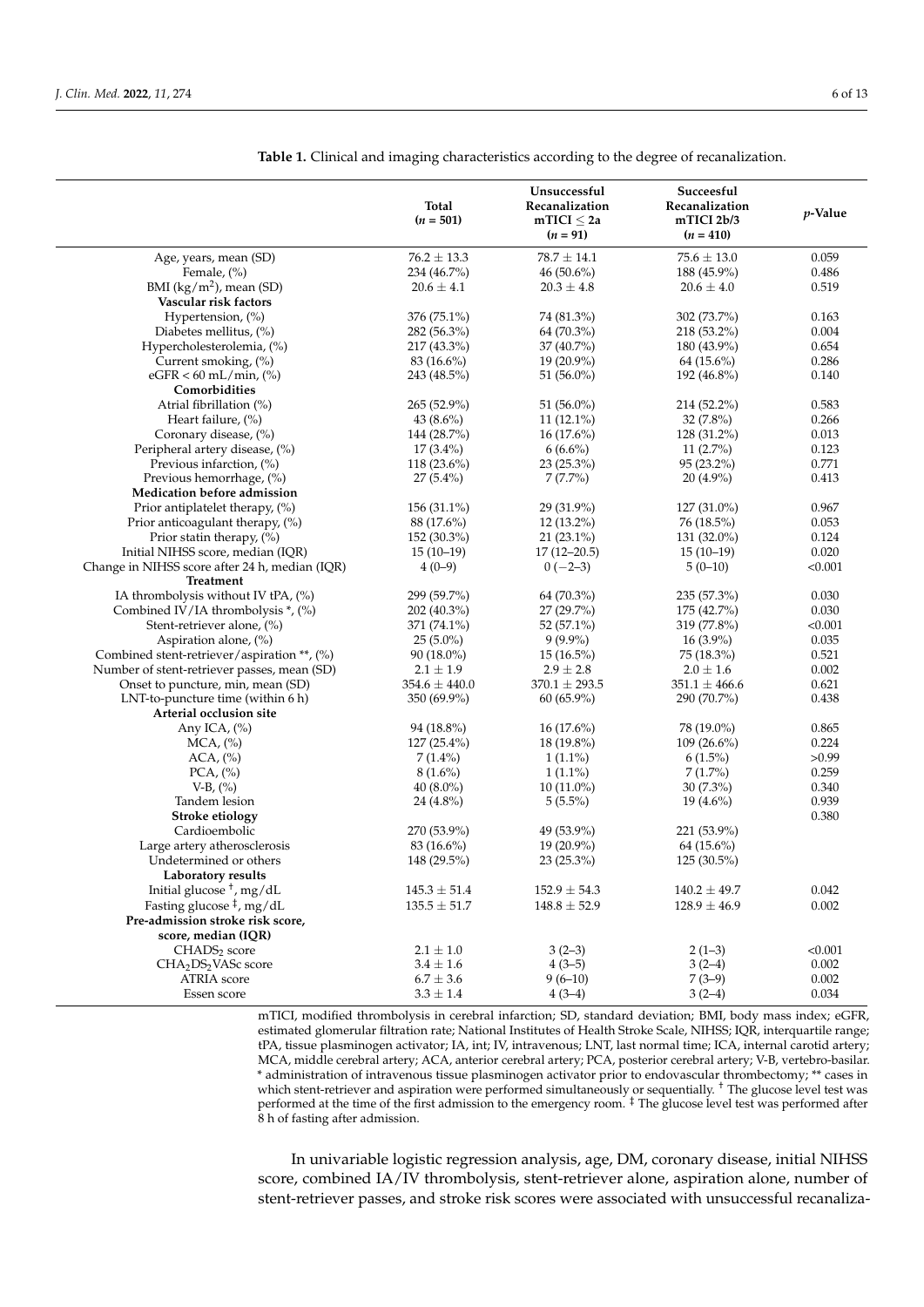tion, as shown in Table S1. In multivariable logistic regression analysis, all stroke risk scores were predictive of unsuccessful recanalization along with BMI, onset to puncture time, coronary disease, initial NIHSS score, combined IA/IV thrombolysis, stent-retriever alone, aspiration alone, and the number of stent-retriever passes (CHADS<sub>2</sub> score: OR 1.551, 95%) CI 1.198–2.009, *p* = 0.001; CHA2DS2VASc score: OR 1.269, 95% CI 1.080–1.492, *p* = 0.004; ATRIA score: OR 1.089, 95% CI 1.011–1.174, *p* = 0.024; and Essen score: OR 1.469, 95% CI 1.167–1.849, *p* = 0.001) (Table [2\)](#page-6-0).

<span id="page-6-0"></span>**Table 2.** Multivariable analysis for stroke risk score associated with the unsuccessful recanalization among 501 patients with endovascular thrombectomy.

|                                                                    | CHADS <sub>2</sub>                      | CHA <sub>2</sub> DS <sub>2</sub> VASc |                                         | <b>ATRIA</b> |                                         | Essen      |                                         |            |
|--------------------------------------------------------------------|-----------------------------------------|---------------------------------------|-----------------------------------------|--------------|-----------------------------------------|------------|-----------------------------------------|------------|
| Variables                                                          | OR (95% CI)                             | $p$ -Value                            | OR (95% CI)                             | $p$ -Value   | OR (95% CI)                             | $p$ -Value | OR (95% CI)                             | $p$ -Value |
| BMI,<br>per-1- $\text{kg/m}^2$ increase                            | 0.994<br>$(0.936 - 1.055)$              | 0.836                                 | 1.007<br>$(0.947 - 1.071)$              | 0.986        | 1.003<br>$(0.943 - 1.066)$              | 0.937      | 0.986<br>$(0.928 - 1.047)$              | 0.612      |
| Coronary disease                                                   | 0.372<br>$(0.200 - 0.691)$              | 0.002                                 | 0.383<br>$(0.206 - 0.710)$              | 0.002        | 0.380<br>$(0.205 - 0.704)$              | 0.002      | 0.251<br>$(0.126 - 0.499)$              | < 0.001    |
| Initial NIHSS score,<br>per 1-score increase                       | 1.015<br>$(0.977 - 1.055)$              | 0.448                                 | 1.017<br>$(0.979 - 1.057)$              | 0.424        | 1.016<br>$(0.978 - 1.056)$              | 0.412      | 1.017<br>$(0.978 - 1.056)$              | 0.376      |
| IV thrombolysis                                                    |                                         |                                       |                                         |              |                                         |            |                                         |            |
| IA thrombolysis without IV tPA<br>Combined IA/IV<br>thrombolysis * | Reference<br>0.647<br>$(0.382 - 1.094)$ | 0.104                                 | Reference<br>0.654<br>$(0.388 - 1.105)$ | 0.113        | Reference<br>0.674<br>$(0.399 - 1.140)$ | 0.142      | Reference<br>0.625<br>$(0.370 - 1.055)$ | 0.079      |
| <b>EVT</b> parameters<br>Stent-retriever alone                     | 0.528<br>$(0.302 - 0.924)$              | 0.025                                 | 0.547<br>$(0.313 - 0.957)$              | 0.035        | 0.512<br>$(0.294 - 0.892)$              | 0.018      | 0.536<br>$(0.307 - 0.939)$              | 0.029      |
| Aspiration alone                                                   | 2.966<br>$(1.048 - 8.394)$              | 0.041                                 | 3.344<br>$(1.183 - 9.453)$              | 0.023        | 3.142<br>$(1.122 - 8.880)$              | 0.029      | 2.887<br>$(1.024 - 8.140)$              | 0.045      |
| Number of<br>stent-retriever passes,<br>per-1-passes increase      | 1.267<br>$(1.124 - 1.428)$              | < 0.001                               | 1.274<br>$(1.131 - 1.436)$              | < 0.001      | 1.275<br>$(1.132 - 1.436)$              | < 0.001    | 1.267<br>$(1.124 - 1.427)$              | < 0.001    |
| Onset to puncture, per 1-min<br>increase                           | 1.000<br>$(0.999 - 1.001)$              | 0.992                                 | 1.000<br>$(1.000 - 1.001)$              | 0.992        | 1.000<br>$(1.000 - 1.001)$              | 0.935      | 1.000<br>$(1.000 - 1.001)$              | 0.980      |
| <b>Risk scoring score</b>                                          |                                         |                                       |                                         |              |                                         |            |                                         |            |
| Per-1-point increase                                               | 1.551<br>$(1.198 - 2.009)$              | 0.001                                 | 1.269<br>$(1.080 - 1.492)$              | 0.004        | 1.105<br>$(1.027 - 1.188)$              | 0.007      | 1.469<br>$(1.167 - 1.849)$              | 0.001      |

OR, odds ratio; CI, confidence interval; BMI, body mass index; National Institutes of Health Stroke Scale, NIHSS; IV, intravenous; IA, intra-arterial; tPA, tissue plasminogen activator; EVT, endovascular thrombectomy; \* administration of intravenous tissue plasminogen activator prior to endovascular thrombectomy.

In subgroup analysis, the association of unsuccessful recanalization was stratified by age, sex, comorbidities, NIHSS score, treatment factor (LNT, combined IA/IV thrombolysis), and stroke risk scores. A subgroup of patients with DM (*p* for interaction = 0.003), IA alone (*p* for interaction =  $0.023$ ), CHA<sub>2</sub>DS<sub>2</sub>VASc score  $\geq$  4 (*p* for interaction = 0.022), ATRIA score  $\geq$  8 (*p* for interaction = 0.017), CHADS<sub>2</sub> score  $\geq$  3 (*p* for interaction < 0.001), CHA<sub>2</sub>DS<sub>2</sub>VASc score  $\geq$  5 (*p* for interaction < 0.001), ATRIA score > 9 (*p* for interaction = 0.001), and Essen score > 4  $(p \text{ for interaction} = 0.009)$  were significantly associated with unsuccessful recanalization (Figure [2\)](#page-7-0).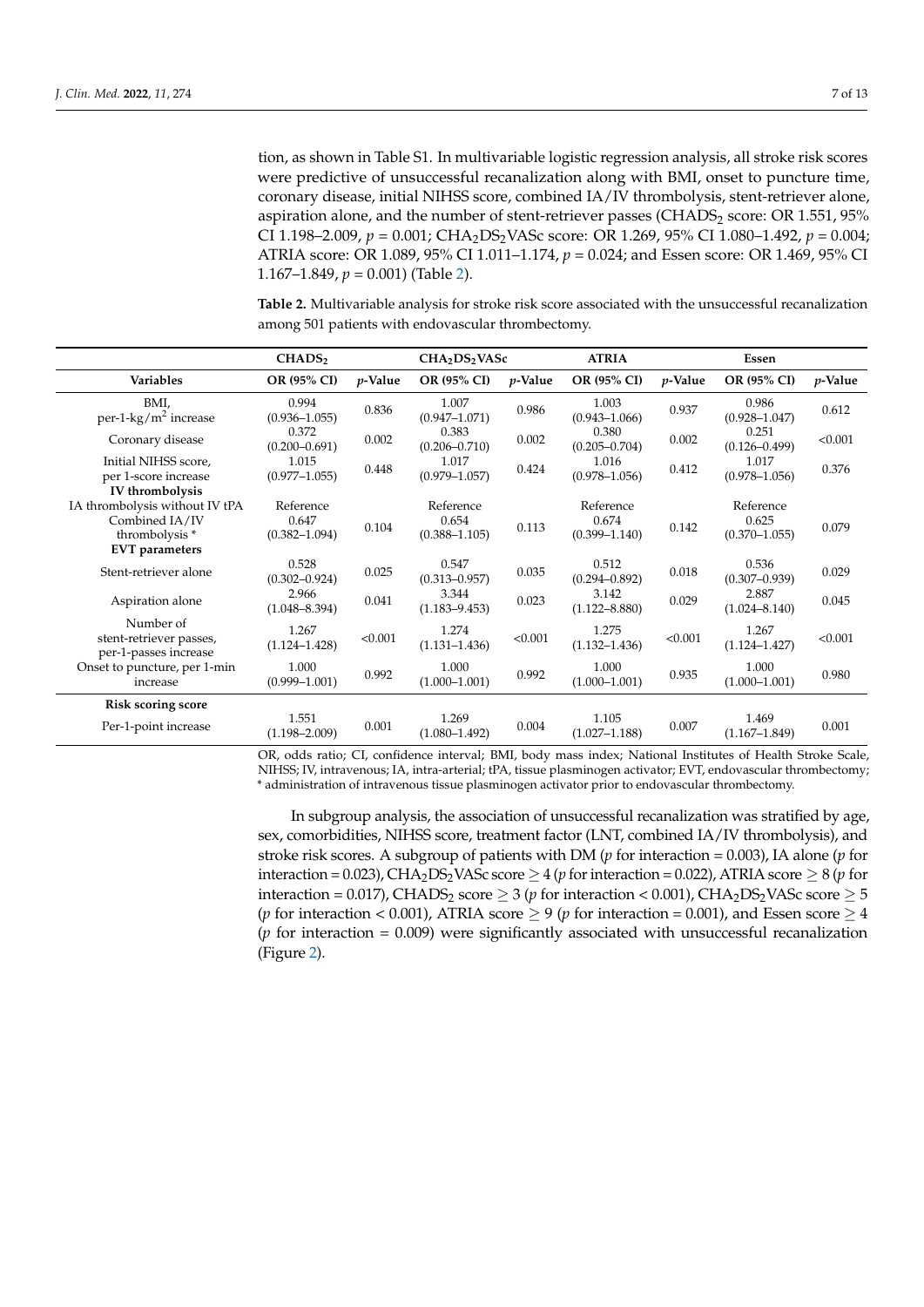<span id="page-7-0"></span>

**Figure 2.** Forest plots of unadjusted odds ratios for unsuccessful recanalization (mTICI ≤ 2a) in patients with endovascular thrombectomy. BMI, body mass index; NIHSS, National Institutes of Health Stroke Scale; LNT, last normal time; IA, intra-arterial; IV, intra-venous; ORs, odds ratios; Health Stroke Scale; LNT, last normal time; IA, intra-arterial; IV, intra-venous; ORs, odds ratios; mTICI, modified thrombolysis in cerebral infarction. mTICI, modified thrombolysis in cerebral infarction.

In the comparison with AF-related stroke, there were significantly fewer patients with DM (72.1% vs. 53.6%,  $p = 0.042$ ) and more patients with stent-retriever alone (51.2%)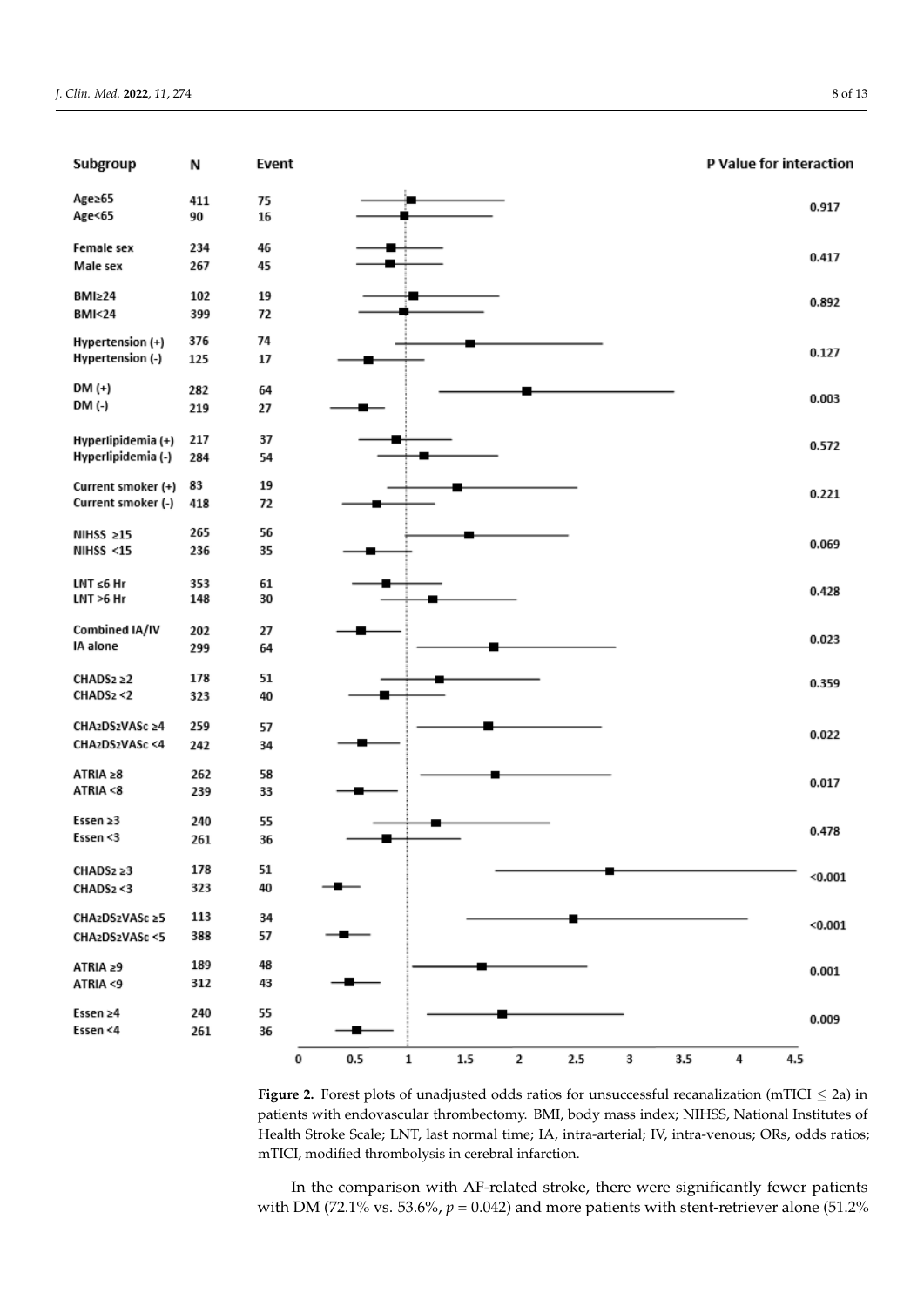vs.  $80.1\%$ ,  $p < 0.001$ ) in the successful recanalization group. Moreover, patients in the successful recanalization group had lower initial NIHSS scores (median 15 (IQR 10–19) vs. median 17 (IQR 12–20.5),  $p = 0.020$ ) and the change in NIHSS scores after 24 h was greater (Initial NIHSS score—NIHSS score at 24 h, median 5 (IQR 1–10) vs. median  $\stackrel{\sim}{O}$  (IQR −1–2), *p* < 0.001) than those in the unsuccessful recanalization group. An increase in the number of stent-retriever passes was associated with unsuccessful recanalization  $(3.3 \pm 3.0 \text{ vs. } 2.0 \pm 1.5, p = 0.007)$ . In laboratory tests, fasting glucose after admission  $(146.24 \pm 50.3 \text{ mg/dL vs. } 128.4 \pm 51.9 \text{ mg/dL}, p = 0.044)$  were lower in the successful recanalization group. The CHADS<sub>2</sub>, CHA<sub>2</sub>DS<sub>2</sub>VASc, ATRIA, and Essen scores were significantly lower in the successful recanalization group (CHADS<sub>2</sub> score; median 2 (IQR 2-3) vs. 3 (IQR 2-3),  $p < 0.001$ ) (CHA<sub>2</sub>DS<sub>2</sub>VASc score; median 4 (IQR 3-4] vs. 5 (IQR 4-5.5],  $p = 0.003$ ) (ATRIA score; median 8 (IQR 6–9) vs. 9 (IQR 7.5–10),  $p = 0.033$ ) (Essen score; median 4 (IQR 3–4) vs. 3 (IQR 3–4),  $p = 0.043$ ). The above results are summarized in Table S2. In multivariable logistic regression analysis, the CHADS<sub>2</sub>, CHA<sub>2</sub>DS<sub>2</sub>VASc, and Essen scores were associated with unsuccessful recanalization along with BMI, coronary disease, the initial NIHSS score, combined IA/IV thrombolysis, stent-retriever alone, aspiration alone, and number of stent-retriever passes (CHADS<sub>2</sub> score: OR 1.787, 95% CI .<br>1.173–2.725*, p* = 0.007; CHA<sub>2</sub>DS<sub>2</sub>VASc score: OR 1.354, 95% CI 1.049–1.747, *p* = 0.020; and Essen score: OR 1.635, 95% CI 1.093–2.448, *p* = 0.017) (Table S3). 95% CI 1.093‒2.448, *p =* 0.017) (Table S3).

In the comparison with AF-related stroke, there were significantly fewer patients for  $\mathcal{L}_{\mathcal{A}}$ 

# *3.3. Comparison of Stroke Risk Scores for Unsuccessful Recanalization 3.3. Comparison of Stroke Risk Scores for Unsuccessful Recanalization*

<span id="page-8-0"></span>Figure 3 shows the ROC curves of all stroke risk scores for unsuccessful recanaliza-Figur[e 3](#page-8-0) shows the ROC curves of all stroke risk scores for unsuccessful recanalization. The AUC, optimal cutoff value, sensitivity, specificity, positive predictive value, and tion. The AUC, optimal cutoff value, sensitivity, specificity, positive predictive value, and negative predictive value of each stroke risk score are presented in Table [3.](#page-9-0) negative predictive value of each stroke risk score are presented in Table 3.



**Figure 3.** Receiver operating characteristic curve analyses of unsuccessful recanalization based on **Figure 3.** Receiver operating characteristic curve analyses of unsuccessful recanalization based on stroke risk scores. (A) Univariable ROC analysis (B) Multivariable ROC analysis. ROC, receiver erating characteristic. operating characteristic.

Among stroke risk scores, the CHADS<sub>2</sub> score had the highest AUC value. However, in pairwise comparisons of the AUC, only the CHADS<sub>2</sub> and Essen scores were significantly different (AUC of CHADS<sub>2</sub> score; 0.618, 95% CI 0.554–0.681 vs. AUC of Essen score; 0.569, 95% CI 0.506–0.632,  $p = 0.002$ ) (Table S4). Similarly, even when ROC curve analysis was performed on AF-related stroke only, the CHADS<sub>2</sub> score had the highest AUC value, and only the CHADS<sub>2</sub> and Essen scores were significantly different (AUC of CHADS<sub>2</sub> score; 0.666, 95% CI 0.570–0.761 vs. AUC of Essen score; 0.595, 95% CI 0.502–0.687, *p* = 0.006) (Table S5).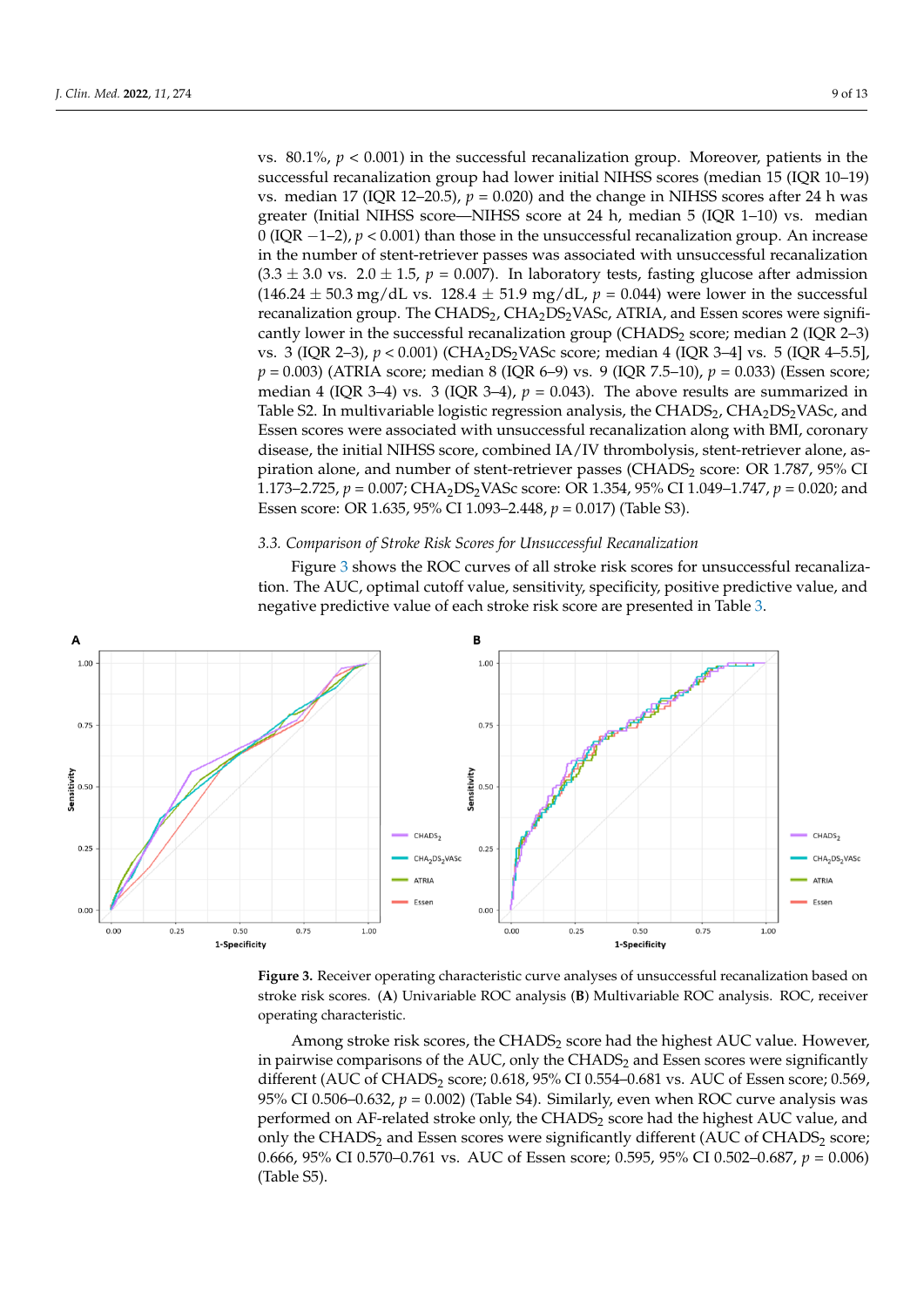|                                             | <b>AUC</b> | Optimal<br>Cutoff | <b>Diagnostic</b><br>Sensitivity | Diagnostic<br>Specificity | <b>PPV</b> | <b>NPV</b> |
|---------------------------------------------|------------|-------------------|----------------------------------|---------------------------|------------|------------|
| CHADS <sub>2</sub> score                    | 0.618      | 2.5               | 0.560                            | 0.690                     | 0.287      | 0.876      |
| CHA <sub>2</sub> DS <sub>2</sub> VASc score | 0.602      | 4.5               | 0.374                            | 0.807                     | 0.301      | 0.853      |
| ATRIA score                                 | 0.605      | 8.5               | 0.528                            | 0.656                     | 0.254      | 0.862      |
| Essen score                                 | 0.569      | 3.5               | 0.549                            | 0.604                     | 0.862      | 0.229      |

<span id="page-9-0"></span>**Table 3.** Receiver operating characteristic (ROC) curve analysis of risk scores for the probability of an unsuccessful recanalization.

AUC, area under the curve; PPV, positive predictive value; NPV, negative predictive value.

The continuous-based NRI was significantly improved after the addition of each stroke risk score (CHADS<sub>2</sub> score:  $p = 0.010$ , CHA<sub>2</sub>DS<sub>2</sub>VASc score:  $p = 0.023$ , ATRIA score:  $p = 0.035$ , Essen score:  $p = 0.005$ ). The IDI also showed improved risk classification after the addition of the CHADS<sub>2</sub> score ( $p = 0.014$ ) or the ATRIA score ( $p = 0.015$ ). Overall, the best model for prediction of unsuccessful recanalization after EVT was the CHADS<sub>2</sub> score, with the addition of the multivariable model (Table S6).

## **4. Discussion**

The key finding of this study was that the pre-admission  $CHADS<sub>2</sub>$ ,  $CHA<sub>2</sub>DS<sub>2</sub>VAS<sub>c</sub>$ , ATRIA, and Essen scores were associated with unsuccessful recanalization after EVT. The probability of unsuccessful recanalization increased as the stroke risk scores increased. The CHADS2 score had the highest AUC among all stroke risk scores, although the CHADS2 score differed significantly only from the Essen score.

Previous studies have proven the relationship between stroke risk scores and the clinical outcome of stroke.  $CHADS<sub>2</sub>, CHA<sub>2</sub>DS<sub>2</sub> - VASC$ , and ATRIA scores are simple to obtain and are useful tools for estimating the thromboembolic risk and clinical outcomes in patients with AF [\[15–](#page-12-2)[18\]](#page-12-3). The Essen score is a simple clinical score that was derived to predict the 1-year risk of recurrent ischemic stroke after ischemic stroke based on the presence of prior vascular comorbidities [\[13,](#page-12-0)[19\]](#page-12-4). Unlike the purpose for which the stroke risk scores were developed, the stroke risk scores have been used as a predictor of various outcomes in various patient groups [\[15,](#page-12-2)[20,](#page-12-5)[21\]](#page-12-6). Our results are meaningful in that they provide additional information that CHADS2, CHA2DS2-VASc, ATRIA, and Essen scores were correlated with unsuccessful recanalization in patients undergoing EVT, as well as thromboembolic risk and clinical outcome. All stroke risk scores were associated with unsuccessful recanalization even in AF-related stroke patients.

Hypertension and DM have a common weighting factor for all stroke risk scores, and DM, in particular, is known to affect recanalization after IV thrombolysis [\[22](#page-12-7)[,23\]](#page-12-8). Although DM and fasting hyperglycemia are also known to affect clinical outcomes after EVT [\[24](#page-12-9)[,25\]](#page-12-10), there is still insufficient evidence that DM and initial and fasting hyperglycemia influence recanalization after EVT [\[26](#page-12-11)[,27\]](#page-12-12). Our results showed that DM, initial, and fasting glucose levels were associated with unsuccessful recanalization. Factors other than hypertension and DM were weighted differently for each stroke risk score. Compared with the CHADS<sub>2</sub> score, the  $CHA<sub>2</sub>DS<sub>2</sub> - VASc$  score has a higher weighting for age and includes the components of sex and vascular diseases; the ATRIA score has a higher weighting for age and includes the components of sex and chronic renal disease, while the Essen score also has a higher weighting for age and sex, similarly to the other scores, along with weighting for vascular disease and current smoking. Each additional component of these scores has been reported as a predictor of stroke severity or outcome [\[28\]](#page-12-13). The ATRIA and  $CHA<sub>2</sub>DS<sub>2</sub>-VASc$ scores were reported to outperform the  $CHADS<sub>2</sub>$  score in predicting stroke outcome in patients with AF [\[17](#page-12-14)[,28\]](#page-12-13). However, unlike previous studies that investigated the relationship between the stroke risk scores and stroke outcome, we found that the  $CHADS<sub>2</sub>$  score shows better performance in predicting recanalization than the  $CHA<sub>2</sub>DS<sub>2</sub> - VASc$  and  $ATRIA$  scores in EVT patients. This may be because sex, chronic kidney disease, and vascular disease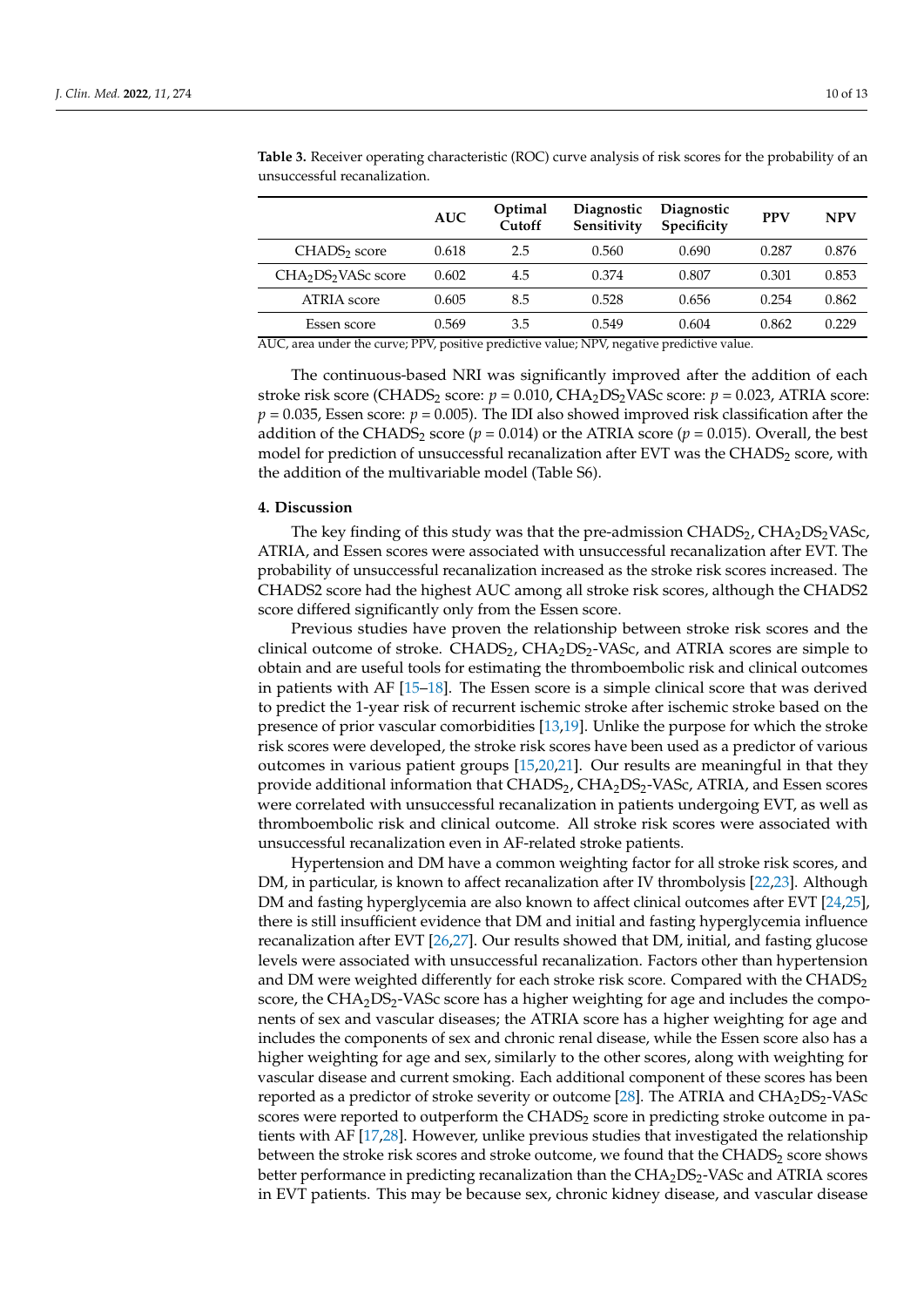weighted by the CHA<sub>2</sub>DS<sub>2</sub>-VASc and ATRIA scores did not differ with recanalization, and there were more patients with coronary disease in the successful recanalization group in our dataset. As the Essen score is a risk-scoring tool for the prediction of recurrent stroke and combined cerebrovascular events in patients with non-AF, there have been a few studies comparing the performance of the Essen score with that of the  $CHADS<sub>2</sub>$  score [\[13\]](#page-12-0). A recent observational study of the prediction for vascular outcome in stroke patients with AF found no significant difference in the performance between the CHADS<sub>2</sub> and Essen scores [\[21\]](#page-12-6). In contrast, the CHADS<sub>2</sub> score showed significantly better performance than the Essen score in our study. Even when only AF-related stroke patients were analyzed, the Essen score could significantly predict unsuccessful recanalization, although its performance was worse than that of the CHADS<sub>2</sub> score. Presumably, as in the case of  $CHA<sub>2</sub>DS<sub>2</sub>-VASc$  and ATRIA scores, this could be attributed to the observation that peripheral artery disease and current smoking weighted by the Essen score did not differ according to recanalization, and there were more patients with coronary disease in the recanalization group in our dataset. Therefore, unlike previous studies on patients with AF stroke, the ATRIA and CHA<sub>2</sub>DS<sub>2</sub>-VASc scores likely did not outperform and the Essen score likely underperformed compared to the  $CHADS<sub>2</sub>$  score. The significance of this result suggests that most of the factors related to unsuccessful recanalization in EVT patients overlap with most factors related to the occurrence of stroke in AF patients. Therefore, these different factors should be taken into account when creating a new scoring system that predicts recanalization after EVT. An existing pre-admission stroke risk score or suitable new scoring system can be used in addition to the current image-based patient's selection system, which can contribute to lower recanalization failure rates by appropriately selecting patients.

## *Limitations*

First, although some of the patients included in our study were prospectively included and the registry itself consecutively included stroke patients who received reperfusion therapy, we performed a retrospective evaluation. Therefore, there may be selection bias, l and the possibility of a causal relationship cannot be concluded. Second, this registry is a nationwide observational registry that reflects real-world evidence; however, there may be a selection bias because it is not a randomized controlled study. To reduce the selection bias, we consecutively included patients eligible for EVT according to the valid guidelines [\[1,](#page-11-0)[29,](#page-12-15)[30\]](#page-12-16). Third, because our registry enrolled only the Korean population, it is difficult to generalize our findings to all races.

## **5. Conclusions**

The pre-admission CHADS<sub>2</sub>, CHA<sub>2</sub>DS<sub>2</sub>VASc, ATRIA, and Essen scores were associ-ated with unsuccessful recanalization after EVT. Therefore, these results suggest that stroke risk scores, especially the  $CHADS<sub>2</sub>$  score, could predict recanalization in stroke patients undergoing EVT.

**Supplementary Materials:** The following supporting information can be downloaded at: [https:](https://www.mdpi.com/article/10.3390/jcm11010274/s1) [//www.mdpi.com/article/10.3390/jcm11010274/s1,](https://www.mdpi.com/article/10.3390/jcm11010274/s1) Table S1: Univariate logistic regression analysis of the risk of an unsuccessful recanalization; Table S2: Clinical and imaging characteristics according to the degree of recanalization (Only atrial fibrillation-related stroke); Table S3: Multivariate analysis for stroke risk score associated with the unsuccessful recanalization among atrial fibrillation-related stroke with endovascular thrombectomy; Table S4: Comparison of the area under curve (AUC) of each stroke risk score by two. (Univariate ROC analysis); Table S5: Comparison of area under the curve (AUC) of each stroke risk score by two in AF-related stroke. (Univariate ROC analysis); Table S6: Receiver-operating characteristics curve analysis (area under curve), net reclassification improvement, and integrated discrimination improvement of predictive models for unsuccessful recanalization in endovascular thrombectomy patients.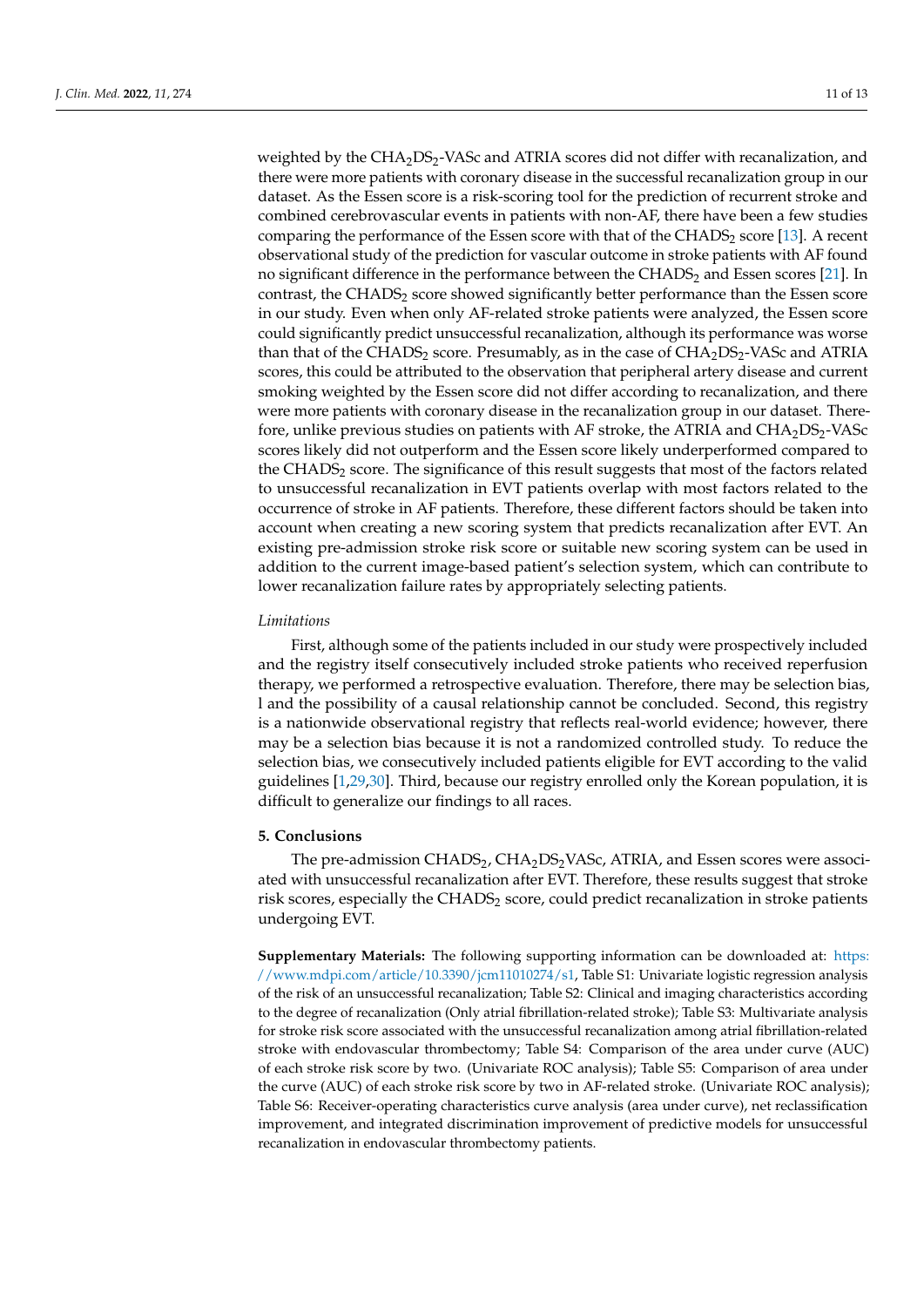**Author Contributions:** Conceptualization, T.-J.S. and H.S.N.; methodology, H.J.K., T.-J.S. and H.S.N.; data acquisition, M.-S.P., J.Y., Y.D.K., H.P., B.M.K., O.Y.B., H.C.K., E.H., D.J.K., J.H., J.K.C., K.-Y.L., H.S.L., D.H.S., H.-Y.C., S.-I.S., J.-H.H., J.Y.L., J.-H.B., G.S.K., W.-K.S., J.-W.C., S.H.K., S.W.H., J.H.P., J.K., Y.H.J., H.-J.C., S.H.A., S.I.L., K.-D.S., Y.C. and on behalf of the SECRET study Investigators; writing—original draft preparation, H.J.K. and T.-J.S.; writing—review and editing, H.J.K., T.-J.S. and H.S.N. All authors have read and agreed to the published version of the manuscript.

**Funding:** This work was supported by the Basic Science Research Program through the National Research Foundation of Korea (NRF) funded by the Ministry of Education (NRF-2021R1F1A1048113). The funders had no role in study design, data collection and analysis, decision to publish, or preparation of the manuscript.

**Institutional Review Board Statement:** The SECRET study was conducted according to the guidelines of the Declaration of Helsinki and approved by the Institutional Review Board of the Yonsei University College of Medicine, 4-2015-1196.

**Informed Consent Statement:** Informed consent was obtained from all subjects involved in the SECRET study.

**Data Availability Statement:** The data presented in this study are available on request from the corresponding authors. The data are not publicly available due to privacy.

**Conflicts of Interest:** The authors declare no conflict of interest.

## **References**

- <span id="page-11-0"></span>1. Ko, S.-B.; Park, H.-K.; Kim, B.M.; Heo, J.H.; Rha, J.-H.; Kwon, S.U.; Kim, J.S.; Lee, B.-C.; Suh, S.H.; Jung, C.; et al. 2019 Update of the Korean Clinical Practice Guidelines of Stroke for Endovascular Recanalization Therapy in Patients with Acute Ischemic Stroke. *J. Stroke* **2019**, *21*, 231–240. [\[CrossRef\]](http://doi.org/10.5853/jos.2019.00024) [\[PubMed\]](http://www.ncbi.nlm.nih.gov/pubmed/30991800)
- 2. Berkhemer, O.A.; Fransen, P.S.; Beumer, D.; van den Berg, L.A.; Lingsma, H.F.; Yoo, A.J.; Schonewille, W.J.; Vos, J.A.; Nederkoorn, P.J.; Wermer, M.J.H.; et al. A Randomized Trial of Intraarterial Treatment for Acute Ischemic Stroke. *N. Engl. J. Med.* **2015**, *372*, 11–20. [\[CrossRef\]](http://doi.org/10.1056/NEJMoa1411587) [\[PubMed\]](http://www.ncbi.nlm.nih.gov/pubmed/25517348)
- 3. Campbell, B.C.; Mitchell, P.J.; Kleinig, T.J.; Dewey, H.M.; Churilov, L.; Yassi, N.; Yan, B.; Dowling, R.J.; Parsons, M.W.; Oxley, T.J.; et al. Endovascular Therapy for Ischemic Stroke with Perfusion-Imaging Selection. *N. Engl. J. Med.* **2015**, *372*, 1009–1018. [\[CrossRef\]](http://doi.org/10.1056/NEJMoa1414792)
- <span id="page-11-2"></span>4. Albers, G.W.; Marks, M.P.; Kemp, S.; Christensen, S.; Tsai, J.P.; Ortega-Gutierrez, S.; McTaggart, R.A.; Torbey, M.T.; Kim-Tenser, M.; Leslie-Mazwi, T.; et al. Thrombectomy for Stroke at 6 to 16 Hours with Selection by Perfusion Imaging. *N. Engl. J. Med.* **2018**, *378*, 708–718. [\[CrossRef\]](http://doi.org/10.1056/NEJMoa1713973)
- <span id="page-11-1"></span>5. Nogueira, R.G.; Jadhav, A.P.; Haussen, D.C.; Bonafe, A.; Budzik, R.F.; Bhuva, P.; Yavagal, D.R.; Ribo, M.; Cognard, C.; Hanel, R.A.; et al. Thrombectomy 6 to 24 Hours after Stroke with a Mismatch between Deficit and Infarct. *N. Engl. J. Med.* **2018**, *378*, 11–21. [\[CrossRef\]](http://doi.org/10.1056/NEJMoa1706442)
- <span id="page-11-3"></span>6. Flottmann, F.; Leischner, H.; Broocks, G.; Nawabi, J.; Bernhardt, M.; Faizy, T.D.; Deb-Chatterji, M.; Thomalla, G.; Fiehler, J.; Brekenfeld, C. Recanalization Rate per Retrieval Attempt in Mechanical Thrombectomy for Acute Ischemic Stroke. *Stroke* **2018**, *49*, 2523–2525. [\[CrossRef\]](http://doi.org/10.1161/STROKEAHA.118.022737) [\[PubMed\]](http://www.ncbi.nlm.nih.gov/pubmed/30355115)
- <span id="page-11-4"></span>7. Gralla, J.; Burkhardt, M.; Schroth, G.; El-Koussy, M.; Reinert, M.; Nedeltchev, K.; Slotboom, J.; Brekenfeld, C. Occlusion Length Is a Crucial Determinant of Efficiency and Complication Rate in Thrombectomy for Acute Ischemic Stroke. *Am. J. Neuroradiol.* **2008**, *29*, 247–252. [\[CrossRef\]](http://doi.org/10.3174/ajnr.A0790)
- 8. Heider, D.M.; Simgen, A.; Wagenpfeil, G.; Dietrich, P.; Yilmaz, U.; Mühl-Benninghaus, R.; Roumia, S.; Faßbender, K.; Reith, W.; Kettner, M. Why we fail: Mechanisms and co-factors of unsuccessful thrombectomy in acute ischemic stroke. *Neurol. Sci.* **2020**, *41*, 1547–1555. [\[CrossRef\]](http://doi.org/10.1007/s10072-020-04244-5)
- <span id="page-11-5"></span>9. Leischner, H.; Flottmann, F.; Hanning, U.; Broocks, G.; Faizy, T.D.; Deb-Chatterji, M.; Bernhardt, M.; Brekenfeld, C.; Buhk, J.-H.; Gellissen, S.; et al. Reasons for failed endovascular recanalization attempts in stroke patients. *J. NeuroInterv. Surg.* **2019**, *11*, 439–442. [\[CrossRef\]](http://doi.org/10.1136/neurintsurg-2018-014060)
- <span id="page-11-6"></span>10. Gage, B.F.; Waterman, A.D.; Shannon, W.; Boechler, M.; Rich, M.W.; Radford, M.J. Validation of clinical classification schemes for predicting stroke: Results from the National Registry of Atrial Fibrillation. *JAMA* **2001**, *285*, 2864–2870. [\[CrossRef\]](http://doi.org/10.1001/jama.285.22.2864)
- <span id="page-11-7"></span>11. Lip, G.Y.; Nieuwlaat, R.; Pisters, R.; Lane, D.A.; Crijns, H.J. Refining clinical risk stratification for predicting stroke and thromboembolism in atrial fibrillation using a novel risk factor-based approach: The euro heart survey on atrial fibrillation. *Chest* **2010**, *137*, 263–272. [\[CrossRef\]](http://doi.org/10.1378/chest.09-1584)
- <span id="page-11-8"></span>12. Singer, D.E.; Chang, Y.; Borowsky, L.H.; Fang, M.C.; Pomernacki, N.K.; Udaltsova, N.; Reynolds, K.; Go, A.S. A New Risk Scheme to Predict Ischemic Stroke and Other Thromboembolism in Atrial Fibrillation: The ATRIA Study Stroke Risk Score. *J. Am. Heart Assoc.* **2013**, *2*, e000250. [\[CrossRef\]](http://doi.org/10.1161/JAHA.113.000250)